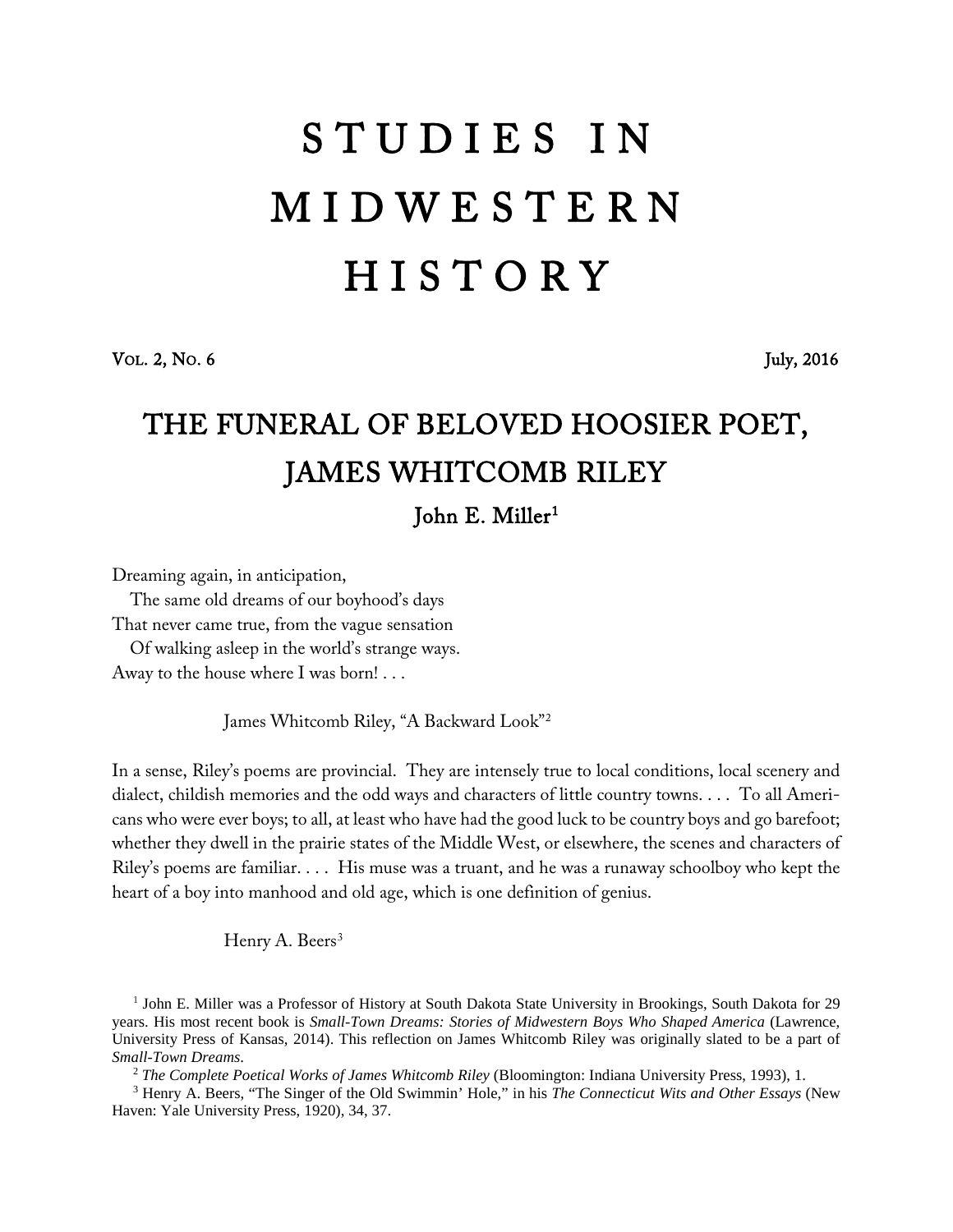News out of Indianapolis on Sunday, July 23, 1916, that late on the previous evening Indiana poet James Whitcomb Riley had succumbed to the effects of a stroke suffered earlier in the day sent shock waves throughout the state and beyond it to every corner of the nation. The most acclaimed versifier in an American culture that honored and eagerly consumed poetry, the 66-yearold wordsmith had graduated in the minds of many readers and admirers from "Hoosier poet" to "national poet."<sup>[4](#page-1-0)</sup> In preceding decades, only Whitman and, perhaps to an even greater degree, Longfellow had elicited the degree of public adulation routinely conferred upon the native of Greenville, a county-seat town lying just twenty miles east of the Indiana capital along the old National Road. Between 1860, when Riley was ten, and 1870, the little town's population had grown from 738 to 1,203, and by the time of his death it had temporarily stabilized around 4,300.

During his final years, "Indiana's beloved poet" had written little, as he happily basked in the public adulation accorded his more than a thousand poems, composed over a period of four decades. On the recommendation of esteemed literary scholars William Lyon Phelps and Henry A. Beers, Yale University in 1902 had been the first higher educational institution to distinguish him with an honorary degree.<sup>[5](#page-1-1)</sup> The University of Pennsylvania and, in his own home state, Indiana University and Wabash College, had followed with honors of their own. Prestigious scholarly organizations had added their encomiums. Writers and cultural arbiters ranging from Mark Twain and William Dean Howells to Hamlin Garland and Edgar Lee Masters had also sung his praises.<sup>[6](#page-1-2)</sup> He could call former President Benjamin Harrison of Indianapolis his friend. During the late 1800s and early 1900s, as authors such as Booth Tarkington, Meredith Nicholson, Lew Wallace, George Ade, and others like them were turning Indiana into a hotbed of literary production, Riley stood out among them as dean of the state's literary elite.

<span id="page-1-0"></span><sup>4</sup> Information on Riley is derived primarily from Elizabeth J. Van Allen, *James Whitcomb Riley: A Life* (Bloomington: Indiana University Press, 1999). See also Marcus Dickey's two-volume biography, *The Youth of James Whitcomb Riley* and *The Maturity of James Whitcomb Riley* (Indianapolis: Bobbs-Merrill, 1919, 1922); Peter Revell, *James Whitcomb Riley* (New York: Twayne, 1970); Richard Crowder, *Those Innocent Years: The Legacy and Inheritance of a Hero of the Victorian Era, James Whitcomb Riley* (Indianapolis: Bobbs-Merrill, 1957); Jeannette Covert Nolan, Horace Gregory, and James T. Farrell, *Poet of the People: An Evaluation of James Whitcomb Riley* (Bloomington: Indiana University Press, 1951).<br><sup>5</sup> Van Allen, *James Whitcomb Riley*, 242; Crowder, *Those Innocent Years*, 183, 205-7.<br><sup>6</sup> Edgar Lee Masters, for example, wrote that Riley gave "pure joy and compassion and tenderness, a

<span id="page-1-2"></span><span id="page-1-1"></span>great beauty . . . to the life of Indiana of the pioneer days down to the dawn of the twentieth century. He put Indiana as a place and a people in the memory of America, more thoroughly and more permanently than has been done by any other poet before or since his day for any other locality or people." "James Whitcomb Riley: A Sketch of His Life and an Appraisal of His Work," *The Century Magazine* 114 (October 1927), 70.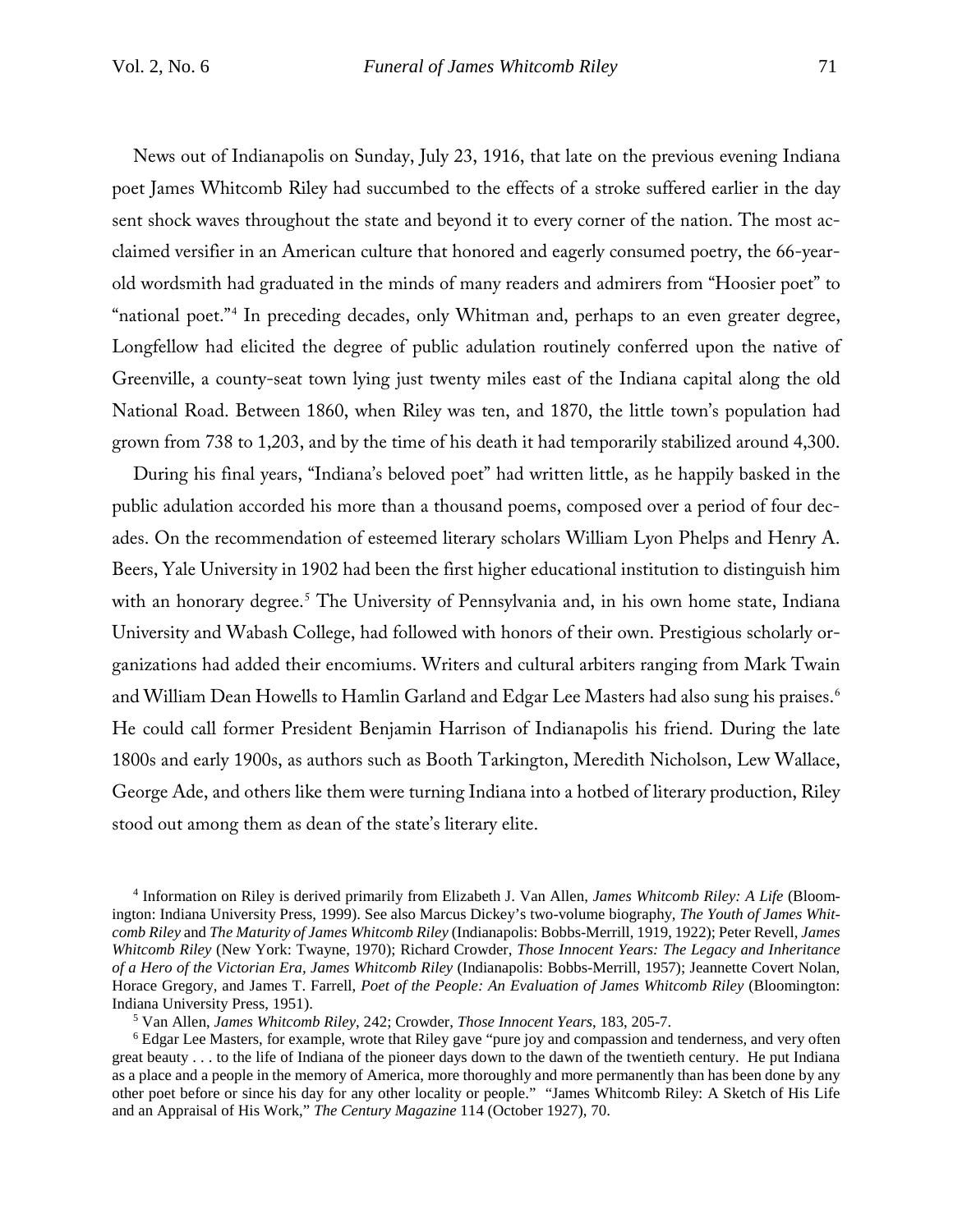Even as his output dropped precipitately after the turn of the century, Riley and his publishers continued to repackage old work of his within new covers and thereby keep the revenues flowing in, making him the best-paid poet in America. He was also the most popular one, his books having sold upwards of three million copies by the time of his death. Riley's stature in American popular culture was unsurpassed. In the parlance of a later era, however, his passing from the scene in 1916 may have been a "good career move," for his reign as the doyen of American poetry was soon to end. Cultural elitists had always questioned his standing. As cultural authority in the United States increasingly shifted away from amateur and highly eclectic newspaper and magazine writers and moved instead toward academic types whose critical tastes inclined them toward formalism, linguistic elegance, and critical sophistication, the work of popular and prolific poets like Riley lost much of its luster. Beers's highly sympathetic estimate of Riley in a book published in 1920 was one of the last academic bouquets thrown his way.[7](#page-2-0) After that, Riley's star among aficionados of high culture in America rapidly faded, and even middlebrow consumers began to regard him as passé. Meanwhile, Indiana boosters and many of their friends in the Middle West, along with hordes of ordinary readers who took their poetry plain and didn't mind old-fashioned and "corny" ways of saying things, continued to enjoy reading Riley. His poems showed up regularly in magazines such as *Ideals* and the *Saturday Evening Post* as well as on greeting cards and in Kiwanis Club songbooks.

July 1916 thus represented a major turning point in American culture, particularly in its Middle Western, small-town variety, although few people probably realized it at the time. In the words of historian Henry May, the period directly preceding American entry into World War I marked "the end of American innocence."[8](#page-2-1) No better example of the mindset of rural, small-town America could have been found than the funeral of James Whitcomb Riley. The geography of emotion at the time was easily mappable. From the epicenter of Indianapolis, where expressed opinion about the beloved Hoosier poet was unanimously adulatory, outward through the state of Indiana and to the far reaches of the Midwest, which to only a slightly lesser degree elevated Riley on a pedestal, the estimate of the man and his poetry tended to decline in direct relation to the individual's distance from the Hoosier poet's presence.

<sup>7</sup> Beers, "The Singer of the Old Swimmin' Hole," 31-43.

<span id="page-2-1"></span><span id="page-2-0"></span><sup>8</sup> Henry F. May, *The End of American Innocence: A Study of the First Years of Our Own Time, 1912-1917* (New York: Alfred A. Knopf, 1959).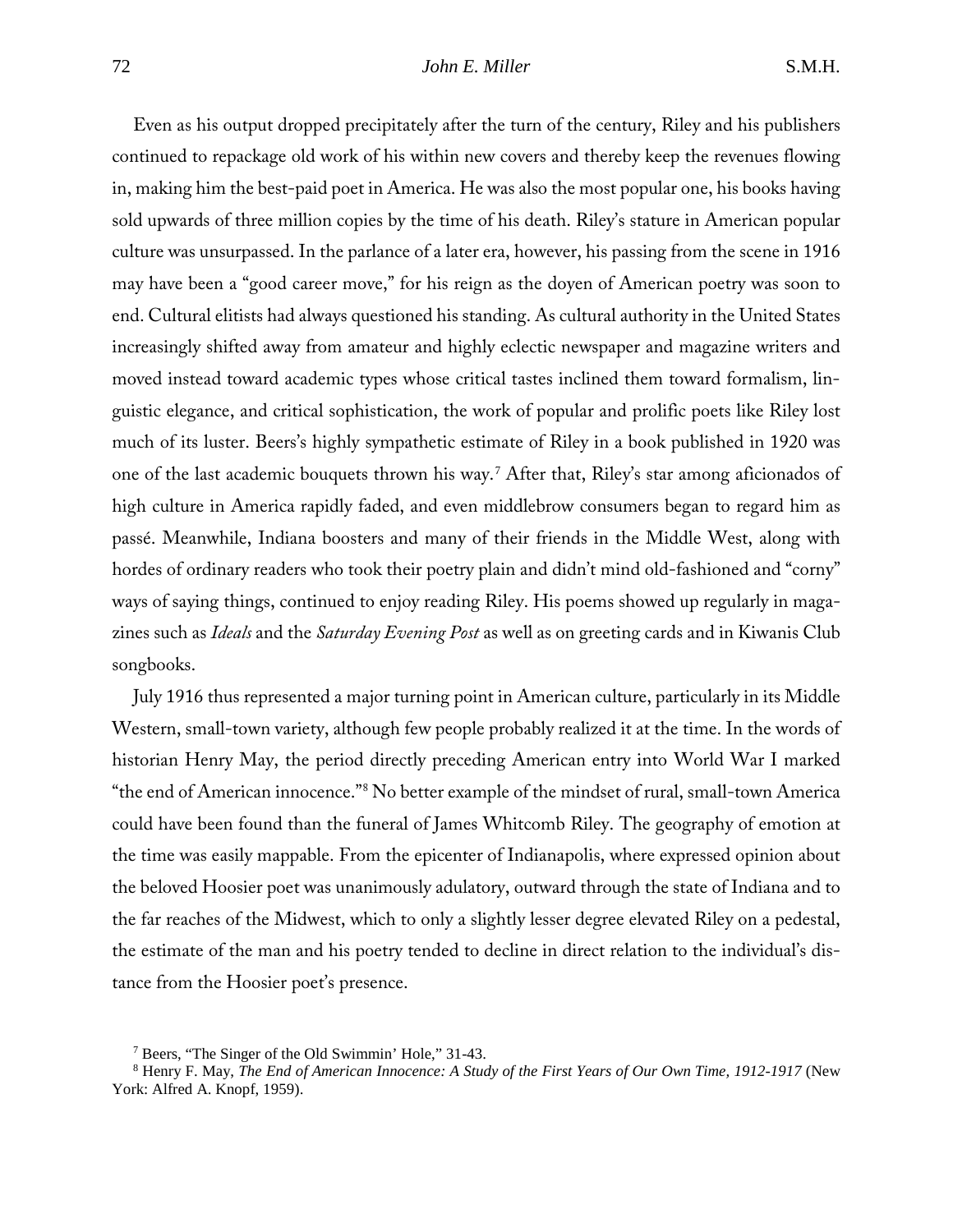The day after Riley's demise, scores of letters, telegrams, and floral displays began to flood into his well-known residence on Lockerbie Street in downtown Indianapolis, where he had lived since 1893.[9](#page-3-0) Among telegrams of condolence addressed to his family were missives from bandmaster John Philip Sousa, the widow of Southern poet Joel Chandler Harris, novelist William Dean Howells (speaking for the American Academy of Arts and Letters), and Vice President of the United States and former governor of Indiana Thomas R. Marshall. In a message sent from the White House, President Woodrow Wilson praised Riley as someone who had "imparted joyful pleasure and a thoughtful view of many things that other men would have missed."

Newspaper comment from dozens of towns and cities in Indiana was effusive, characterizing Riley as the Midwest's and America's greatest poet. They eulogized him as a secular saint for his cheerfulness, geniality, sweetness, good-heartedness, high-mindedness, insight, sympathy, generosity, humility, and a dozen other virtues. Papers in the East remained somewhat more restrained. Generally emphasizing his democratic leanings, descriptive talents, regional identification, emotional power, and capacity for empathy, they willingly acknowledged his huge popularity with the general public and recognized his standing as a Midwestern poet. But many of them carefully qualified their praise by emphasizing his limitations and predicting that his reputation was bound to suffer as time went by. Pointing to his regional leanings and special association with the world of childhood, they denied him preeminence on the national scene. Although Riley "was a versifier of uncommon skill," the *New York Times* reflected, "Perhaps he was not really one of our poets." The *Philadelphia Inquirer* weighed in, "While it cannot be claimed for the late James Whitcomb Riley that he was gifted with great creative imagination or that his poetic imagery was along classic lines, there is no doubt that he was the most popular poet of this generation of America." While asserting that Riley's poetry was as important a contribution to American letters as Mark Twain's prose was and also noting that no contemporary author "was more typically American, more native to the soil," the *Pittsburgh Dispatch* judged him to be "homely rather than classic," adding that "within his limitations he got to the heart of things."[10](#page-3-1)

Whatever the East may have thought about their hero and about them, residents of Indianapolis and Indianans in general were determined to do right by Riley. During the next several days, front

<span id="page-3-1"></span><span id="page-3-0"></span><sup>&</sup>lt;sup>9</sup> Details about the events surrounding Riley's death and public response to it are taken primarily from issues of the *Indianapolis Star* and the *News*, July 22-26, 1916. Riley resided at the Lockerbie Street home of his friends Charles and Magdelena Holstein as a permanent paying guest for the last twenty-three years of his life.

<sup>10</sup> These editorials were reprinted in the July 25 issue of *News* and July 26 issue of the *Star*.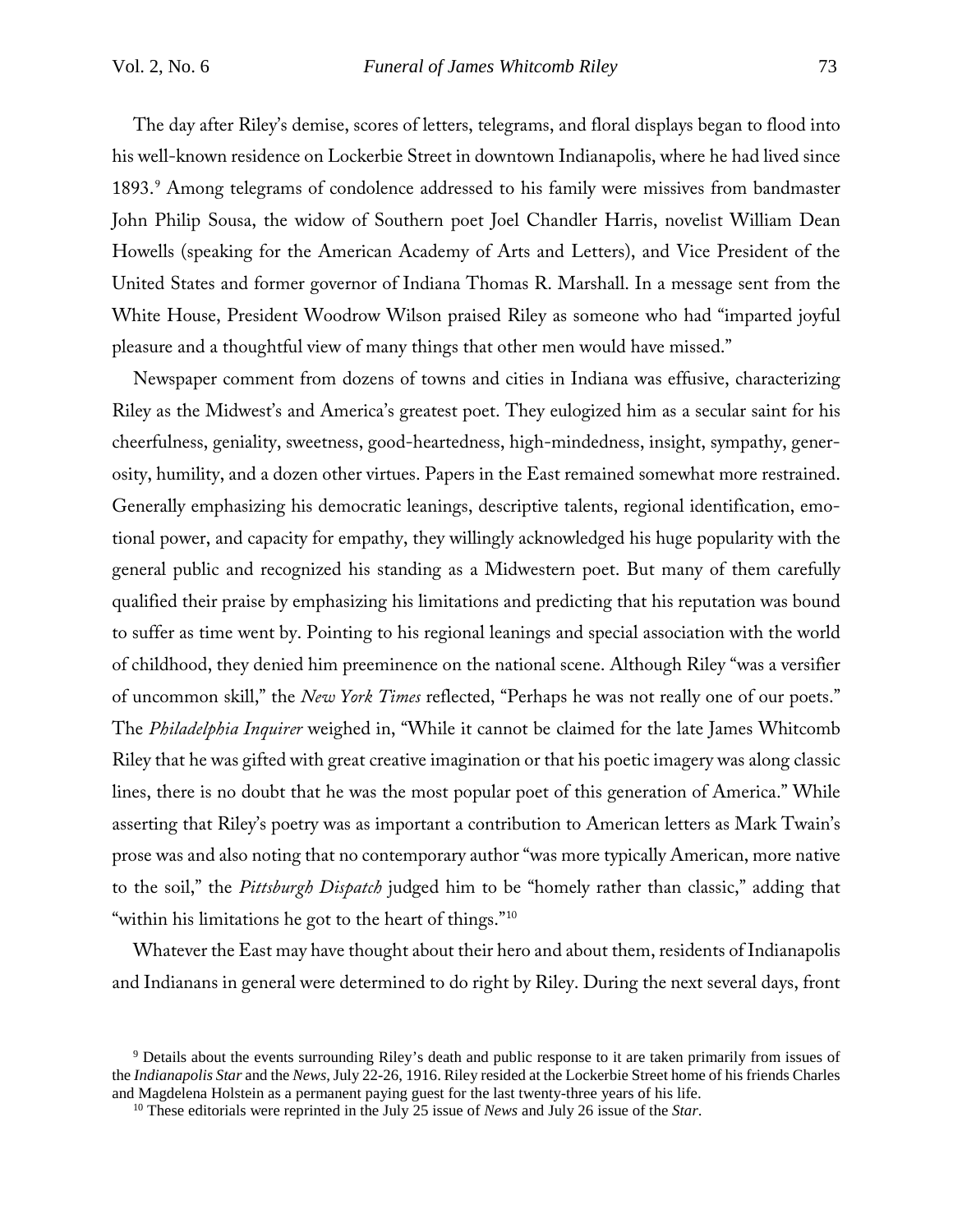pages around the state focused upon his death and the funeral. On Sunday, ministers in Indianapolis and in towns across Indiana made the life of Riley and his shining example the theme of their sermons. This, despite the fact that he had notably avoided formal religious affiliation all his life. His poems, however, were known for expressing religious themes and moods. That day, thousands of people passed by the poet's Lockerbie street home, hoping to catch a glimpse of things going on there and simply wishing to express kinship with their fallen hometown hero who had been taken from them so suddenly. Beginning in 1911, when he turned sixty-two, schools across the state had celebrated his birthday on October 7, with students reading and reciting his poetry. In short order, the commemoration had become a national affair, and Riley had achieved almost saint-like status in the public mind.

Governor Samuel M. Ralston, responding quickly to a massive outpouring of public sentiment upon hearing of Riley's death, declared that his body would lie in state the following day in the Rotunda of the state capitol. Only two men before him—Abraham Lincoln and Spanish-American War General Henry W. Lawton—had been accorded that honor. Even Harrison, the former President, had not been granted the privilege. Monday, July 24, witnessed 35,000 people, voices hushed and faces grieving, passing slowly by the bier holding the 1,200-pound casket. More than eighty people a minute quietly passed the body, trying in the soft light to catch a glimpse of the serene visage of the famous poet, surrounded by the flower-drenched aroma of the dusky capitol building. Nearly 250 mourners from Greenfield arrived in automobiles and two chartered interurban train cars to pay their last respects to their hometown hero. All wore white ribbons printed in black with "Greenfield and Hancock County, THE HOME OF RILEY—HE STILL LIVES." With long lines still extending out into the street at the designated closing time of nine p.m., it was decided to keep the doors open for an additional hour.

That afternoon, the stately procession from Riley's home to the capitol had been impressive and moving. Leading it were sixteen mounted policemen followed by a white-gloved, forty-man drill team. There followed automobiles carrying the funeral director and his staff, Governor Ralston, and Indianapolis Mayor Joseph E. Bell. Next came the flag and crepe-draped hearse, with four pallbearers walking on each side of it. A detail of policemen brought up the rear. The march extended only several blocks, west on Lockerbie to East Street, south to Washington Street (a segment of the National Road that ran past Riley's birth home in Greenfield), and west to the south entrance of the statehouse. Thousands of people stood along the sidewalks to pay their respects.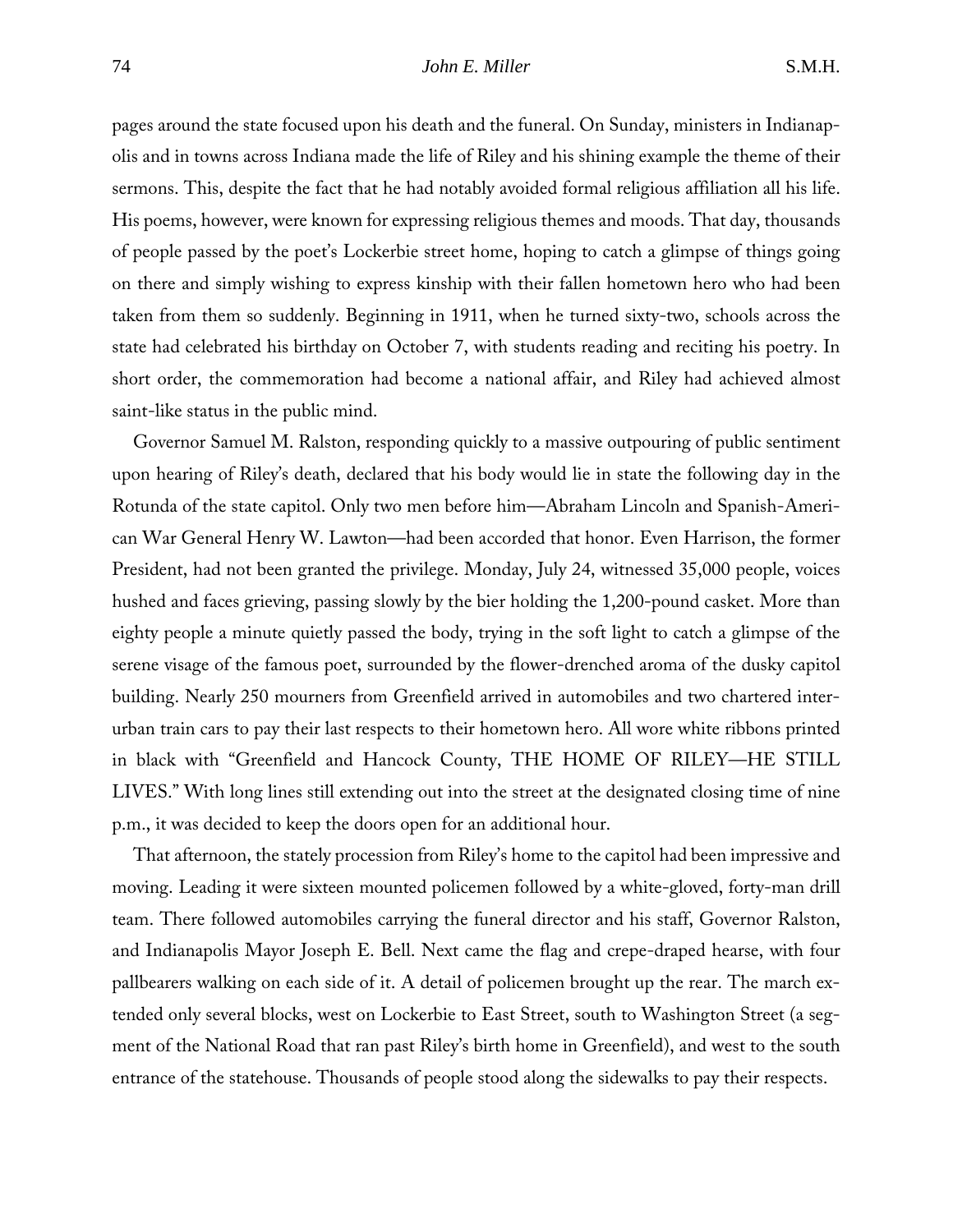The funeral on Tuesday was a small affair in Riley's home attended by only a handful of family members and intimate acquaintances and presided over by the poet's friend, Reverend Joseph A. Milburn, former pastor of the Second Presbyterian Church of Indianapolis. His funeral oration recalled the deep love of the deceased for people and their love, in turn, for him. At Crown Hill Cemetery, on the outskirts of the city, where the body was taken, an immense crowd waited for the cortege to catch a glimpse of the casket, some of them having taken their positions three or four hours in advance. The ten pallbearers included publisher William C. Bobbs; George C. Hitt of the *Indianapolis Journal* (where Riley had worked early in his career); and authors George Ade and Meredith Nicholson. Among the fourteen honorary pallbearers were Vice President Marshall, former Vice President Charles W. Fairbanks, Governor Ralston, Indiana Senator John W. Kern, *Louisville Courier-Journal* editor Henry Watterson, and Indianapolis auto tycoon and Speedway founder Carl G. Fisher, who had induced his literary friend to spend his last several winters in the Florida town he had developed—Miami.

From the prominent elevation in Crown Hill Cemetery where his body would later be buried, Riley would be able to command a panoramic view of the rapidly expanding city of Indianapolis, which had grown from 48,244 in 1870 to 169,164 in 1900 and would further increase to 314,194 in 1920. Beginning in 1879, as he turned thirty, until his death, Riley was a two-city—or twotown—person. He spent most of his time when he wasn't on the road lecturing and reciting his poetry in the bustling city of Indianapolis, but he often visited his old home in Greenville and for a number of years he spent his summers there. While his life and his career centered around and depended upon navigating the treacherous shoals of the publishing world and cultural milieu of cities stretching from Indianapolis to Chicago, Boston, and New York, his emotional life remained focused, in large part, upon reveries of his remembered childhood growing up in Greenville.

He never got these feelings out of his system, and he didn't want to. Memories of the old swimming hole, chasing rabbits, strolls through the woods, and playing games with other boys inhabited his memories and dream world, which in turn became the basis for much of his work. According to one of his biographers, Riley was "a staunch advocate of the Midwest for Midwesterners." The poet advised one aspiring writer to be sure to stay away from New York. "You'd fall dead running for a ferry boat; you'd live twenty-five miles from the ferry," he cautioned. "You want to live where you can hear a bird whistle . . . see grass and trees and be with children. Stay in the West, and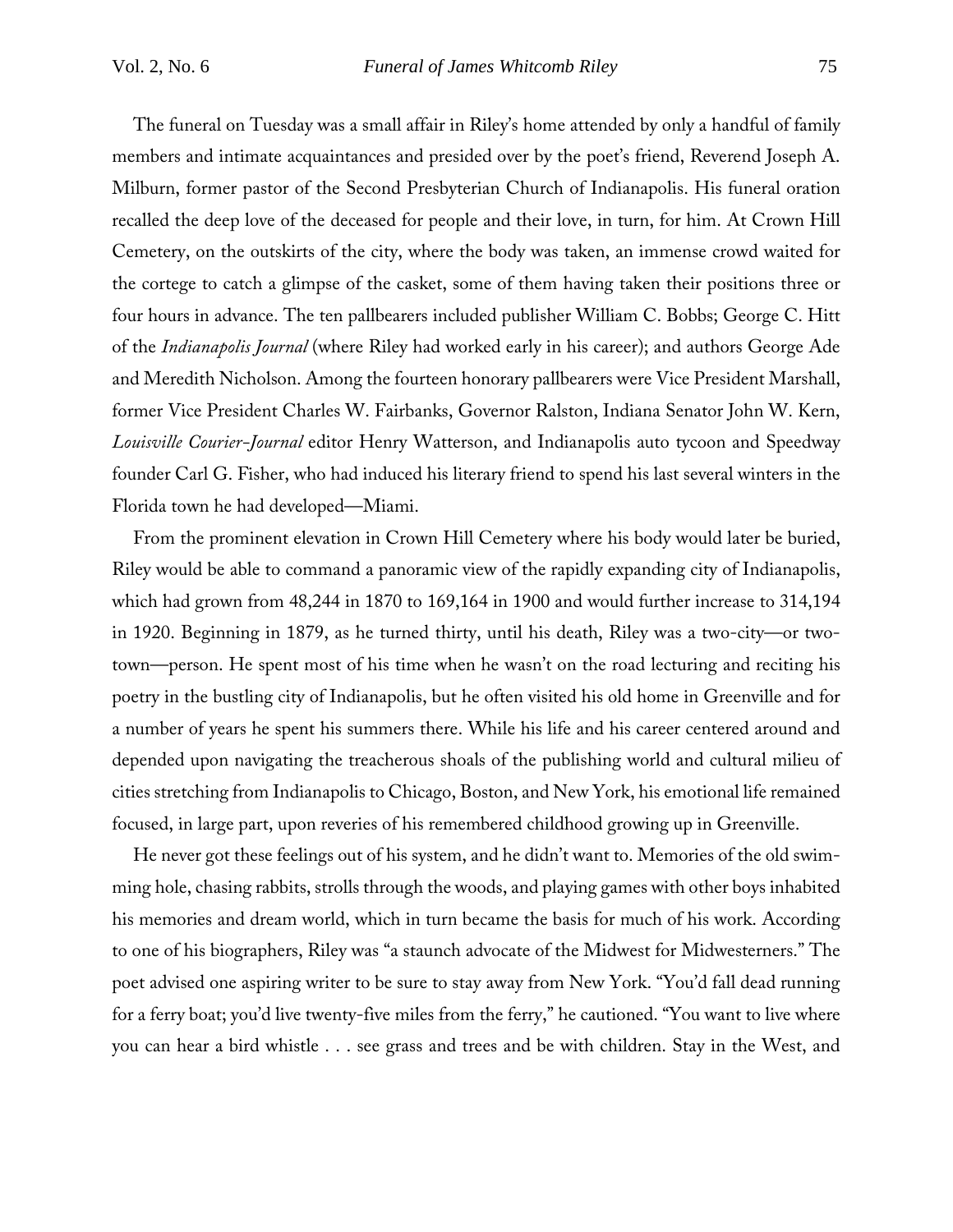you'll be sensible."[11](#page-6-0) Riley's poetry constituted, in a sense, a love letter to small-town and rural America—a world that by the turn of the century was rapidly fading away. Titles of some of his best loved poems exemplified the mood: "When the Frost Is on the Punkin," "The Old Swimmin'- Hole," "Bin A-Fishin'," "Out to Old Aunt Mary's," and "The Little Town o' Tailholt," the first stanza of which read:

> You kin boast about yer cities, and their stiddy growth and size, And brag about yer County-seats, and business enterprise, And railroads, and factories, and all sich foolery— But the little Town o' Tailholt is big enough fer me!<sup>[12](#page-6-1)</sup>

As with about half of Riley's poems, this last one was written in dialect, and like many of them, it reflected his appreciation of and partiality toward small towns and the rural way of life. In some cases, this translated into a distinct anti-urban bias, and at times sounded an anti-eastern lament, too. One of the memorable, defining episodes in Riley's life was the "Poe Hoax," in which he, as 28-year-old small-town newspaper editor in Anderson, Indiana, wrote a poem, "Leonainie," imitating the style of Edgar Allen Poe and sought to pass it off as genuine product of the idiosyncratic poet's pen. In addition to relieving boredom and "stirring things up" a little, Riley's more serious purpose was to take a swipe at the contemporary literary marketplace. Convinced that magazine editors paid too much deference to established authors while giving too little attention to aspiring writers like him, he wanted to demonstrate that quality could also reside in little towns like his own. The experiment was also, in a sense, a challenge by a Midwestern upstart to the Eastern literary elite.[13](#page-6-2) Although reverberations from the hoax cost him his job at the *Anderson Democrat*,

<sup>11</sup> Crowder, *Those Innocent Years*, 182.

<sup>12</sup> *Complete Poetical Works of James Whitcomb Riley*, 149.

<span id="page-6-2"></span><span id="page-6-1"></span><span id="page-6-0"></span><sup>&</sup>lt;sup>13</sup> Riley was in good company in the Midwest in resenting what he perceived as Eastern cultural elitism and discrimination and in his desire to beef up the reputation of regional artists and writers. One example of this mentality was an editorial in the *Indianapolis Star* on July 26, 1916, scolding the *New York Times* for saying that James Whitcomb Riley had an air of mystery about him. "It will be news to Indianans that there is any mystery associated with Riley," the *Star's* editorialist remonstrated, suggesting that such a notion "must have originated in the circle of socalled literary workers who do not understand how success can be achieved by any writer who does not haunt Eastern publishing centers or seek personal publicity. . . . It happened that he liked his home state and the people among whom he was born, so stayed with them."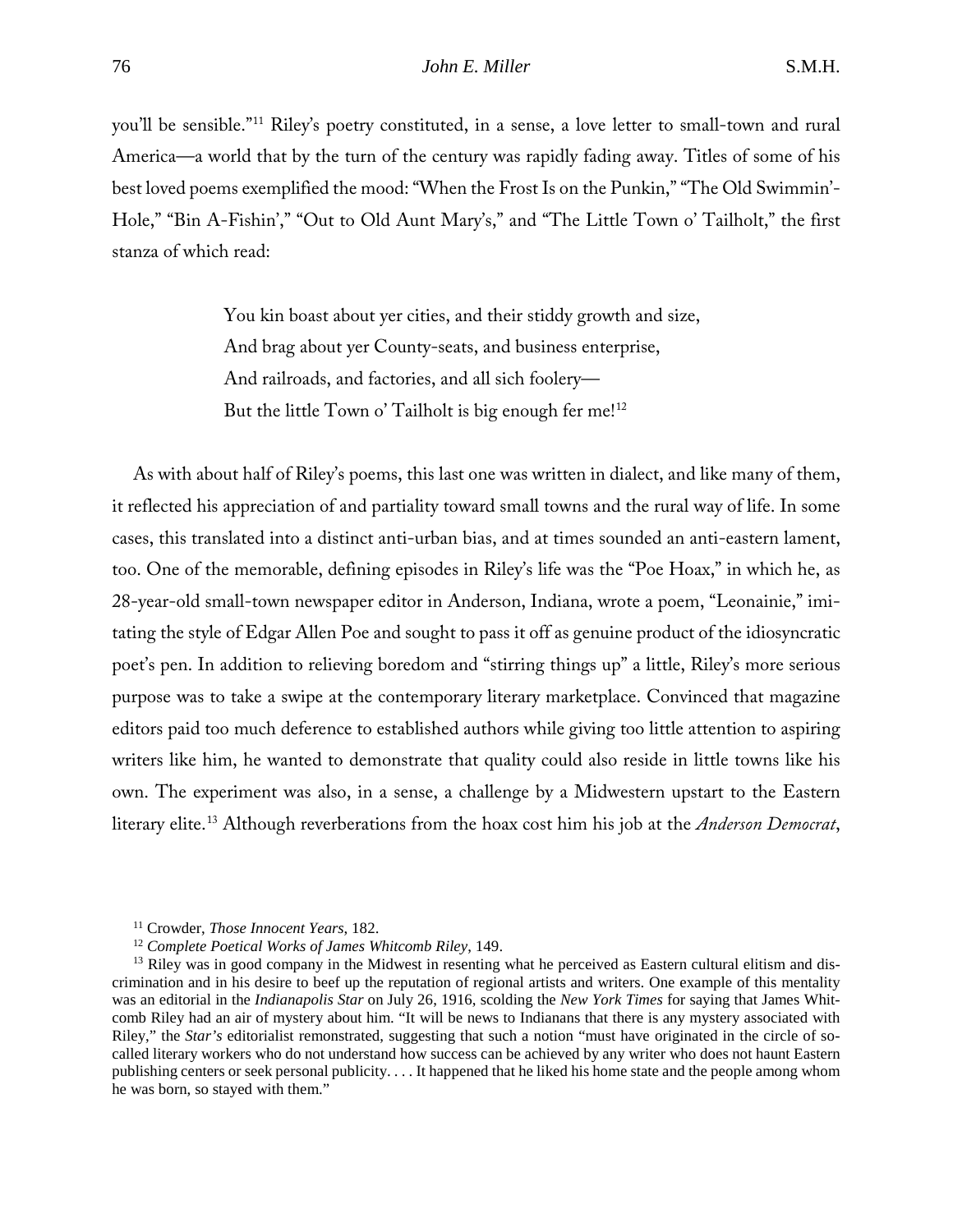it also brought him some favorable notice and helped lead to a job as literary editor and contributor at the *Indianapolis Journal*, which turned out to be the key turning point in his literary career.[14](#page-7-0)

Some of Riley's fascination with and preference for small-town living translated directly onto the printed page, such as in the poems that constituted *A Child-World*, a collection whose main characters included himself (as "Bud," who "was apt in make-believe"), his two brothers, "Johnty" and "Alex," and his two sisters, "Mayme" and "Lizzie," as well as his father ("A lawyer and a leading citizen") and his mother ("gentle" and "luminous"), along with assorted aunts, uncles, and cousins. The action in these poems revolved around the eight-room house his father had built for the family on the old National Road, the main route to the western frontier—an iconic trail that symbolized for Riley the tension that constantly drew him both away from and back toward a settled home throughout his life.

The poems that built Riley's fame, as well as his fortune, were the ones inspired by home, touching people's hearts as emblematic of an America they saw rapidly passing before their eyes. Just fifteen years before Riley's parents had settled in Greenfield, the area around it had been wilderness. By the time he died, Indianapolis and central Indiana had become heavily industrialized and, to a significant degree, urbanized. European immigrants had changed the tenor of society. Large corporations had taken the lead in bringing about an organizational revolution. And modern mass media had begun to transform the culture (telephones and movies were well in place, commercial radio was just around the corner).

These were not the things Riley wrote about in his poetry. Rather he memorialized the pioneer days. What he gave the public and what they loved him for was a picture of society as it once had been—a quieter, simpler, more easily understood and easily navigable society that called up nostalgic memories of family, community, face-to-face interaction, and social integration and harmony. All of these seemed endangered and even under siege in the minds of many people by the time Riley started writing during the 1870s. Realism was not what many people wanted to hear; rather, idealistic images of days gone by. That many of the images conjured up by Indiana's favorite poet obscured rather than illuminated life as it currently existed did not hinder his commercial

<span id="page-7-0"></span><sup>14</sup> On the Poe Hoax, see Van Allen, *James Whitcomb Riley*, 100-10; Dickey, *The Youth of James Whitcomb Riley*, 359-400.